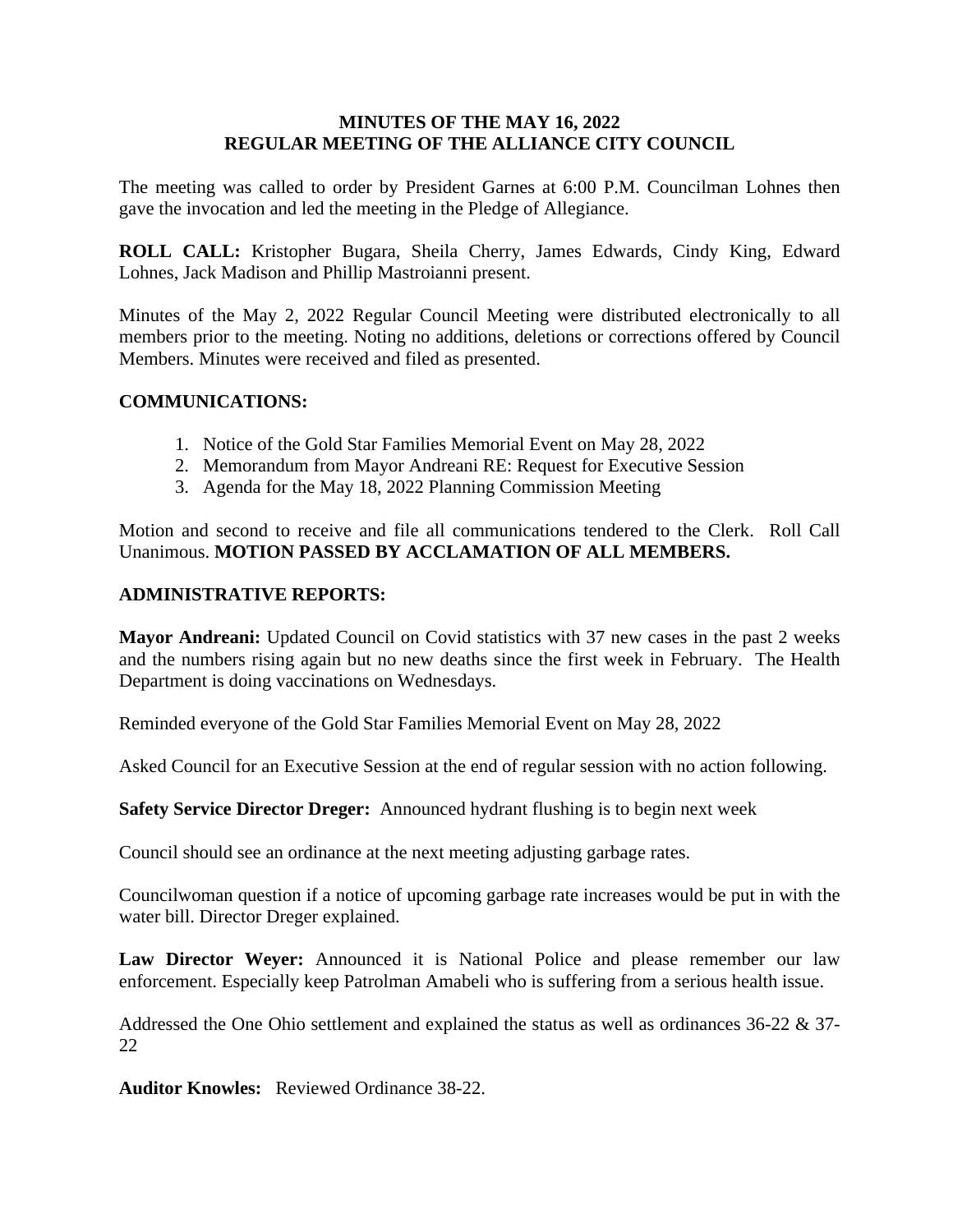## **STANDING COMMITTEE REPORTS:**

**Streets and Alleys; Bugara:** No formal report.

**Properties and Lands: Cherry:** Stated that we need to build better neighborhoods junk need cleaned up around houses.

**Utilities: Edwards:** No formal report.

**Community Development: King:** No formal report.

**Finance: Lohnes:** No formal report but announced he setting an upcoming meeting to discuss finances and ARPA money

**Safety and Judiciary: Madison:** No formal report.

**Planning Zoning and Housing: Mastroianni:** No formal report.

**Public Speaks:** None.

#### **THIRD READINGS:** None

**SECOND READINGS:** None

#### **NEW BUSINESS:**

**Ordinance 035-22:** Introduced by Mastroianni: An Ordinance accepting and approving the replat of all of lots 4011, 4012, 4013 and 4014 and part of lots 4003 and 11681 located in the 1300 block of South Seneca Avenue in the City of Alliance, County of Stark, and State of Ohio. Motion and Second to refer to the Planning Commission. Roll Call Vote: Unanimous. **REFERRED TO THE PLANNING COMMISSION**

**Resolution 036-022:** Introduced by Council as a Whole: A Resolution authorizing the Auditor of The City of Alliance, Ohio to establish a OneOhio Fund, and to establish revenue and expenditure codes, and declaring an emergency. Motion and second to suspend the rule requiring three readings. Roll Call Vote: Unanimous. Motion and second to adopt. Roll Call Vote: Unanimous. **ADOPTED**.

**Resolution 037-022:** Introduced by Council as a Whole: A Resolution to authorize the City of Alliance to form and join a Governance structure for Region 6 pursuant to the OneOhio Memorandum of Understanding and the OneOhio subdivision settlement agreement in Alliance's ongoing Opioid litigation; and authorizing the Mayor or the Director of Public Safety and Service to enter into any necessary agreements or take any necessary actions to facilitate said process; and declaring an emergency. Motion and second to suspend the rule requiring three readings. Roll Call Vote: Unanimous. Motion and second to adopt. Roll Call Vote: Unanimous. **ADOPTED**.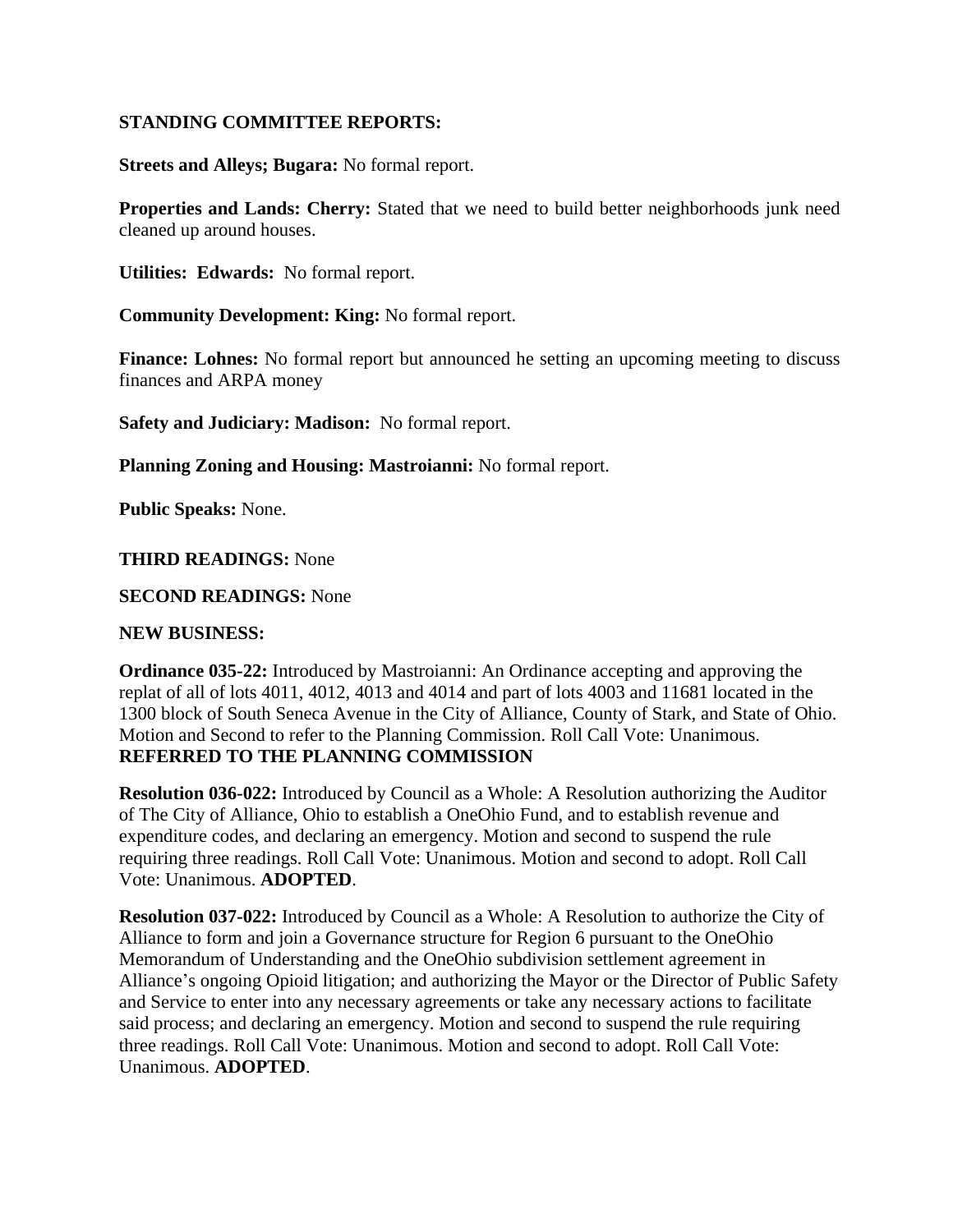**Ordinance 038-022:** Introduced by Council as a Whole: An Ordinance authorizing and directing the Director of Public Safety and Service to apply for a First Responder recruitment, retention and resilience grants from the State of Ohio and declaring an emergency. Motion and second to suspend the rule requiring three readings. Roll Call Vote: Unanimous. Motion and second to adopt. Roll Call Vote: Unanimous. **ADOPTED**.

## **OLD BUSINESS:**

**Ordinance 80-20:** Introduced by Bugara: An Ordinance vacating all of a twenty (20) foot alley bounded on the North by Prospect Street; bounded on the South by part of a twenty (20 foot alley; bounded on the East by lot 505; and bounded on the West by lot 13102 in the City of Alliance, County of Stark and State of Ohio. **NO FORMAL ACTION.**

**Ordinance 81-20:** Introduced by Bugara: An Ordinance vacating all of a twenty (20) foot alley bounded on the North by Norfolk Southern Railroad; bounded on the South by Prospect Street; bounded on the East by part of lot 482; and bounded on the West by lot 2094 in the City of Alliance, County of Stark and State of Ohio. **NO FORMAL ACTION.**

**Ordinance 82-20:** Introduced by Bugara: An Ordinance vacating all of a twenty (20) foot alley bounded on the North by a twenty (20) foot alley; bounded on the South by lot 11829; bounded on the East by part of lot 231; and bounded on the West by lot 221 in the City of Alliance, County of Stark and State of Ohio. **NO FORMAL ACTION.**

**Ordinance 86-20:** Introduced by Council as a Whole: An Ordinance declaring the improvement to certain parcels of real property in the City to be a public purpose and exempt from taxation; providing for the collection and deposit of service payments and specifying the purpose for which those service payments may be expended; and authorizing compensation payments to the Marlington Local School District. **NO FORMAL ACTION.**

**Ordinance S86-21:** Introduced by Council as a Whole: An Ordinance affirming the conditions as set forth in Ordinance 37-20; and declaring an emergency. **NO FORMAL ACTION.**

**Ordinance 027-22:** Introduced by Mastroianni: An Ordinance to amend part eleven – Planning and Zoning Code of the Alliance Codified Ordinances by amending section 1130.14 and enacting section 1130.22. **NO FORMAL ACTION.**

## **MISCELLANEOUS BUSINESS:**

**Councilman Bugara:** Updated Council on the Golf fundraiser for the Mark Black Sponsored scholarships. The event had to be rescheduled and is now set for June 13.

**Councilwoman Cherry:** Reminded everyone of the sad news from Buffalo and that mental illness and hate are at epidemic levels. Be kind and mindful of others.

**Councilman Edwards:** Nothing to add.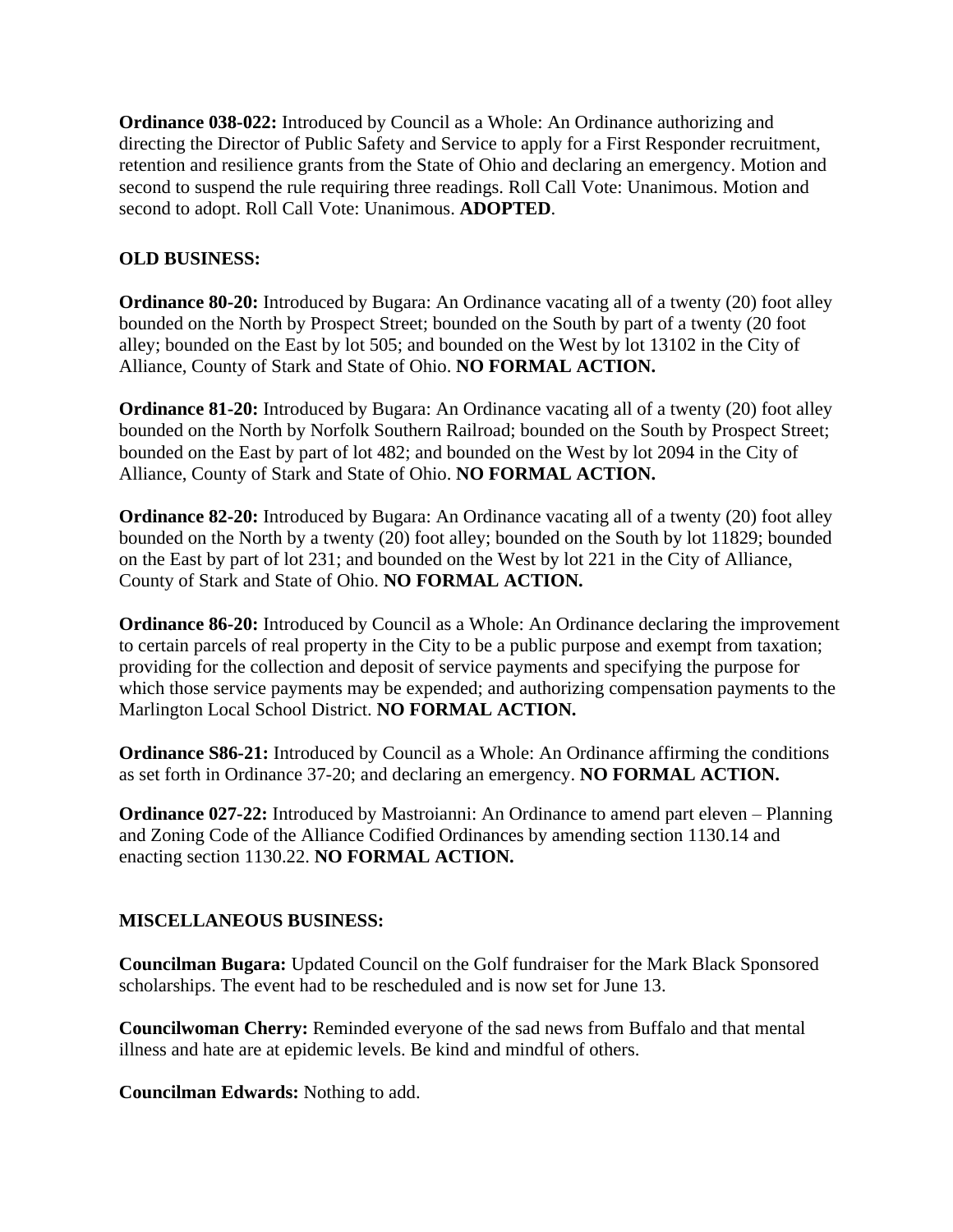**Councilwoman King:** Questioned if the opening of the new Subway restaurant will mean the closing of the old one and what is the new business being constructed on West Main Street. Mayor Andreani explained.

**Councilman Lohnes:** Everyone please be aware of motorcycles, bicycles and kids with the warmer weather.

**Councilman Madison:** Nothing to add

**Councilman Mastroianni:** Nothing to add.

**President Garnes:** Nothing to add.

Motion and second to go into executive session for the purpose of considering the purchase of property for public purposes, the sale of property at competitive bidding, or the sale to other disposition of unneeded, obsolete, or unfit-for-use property in accordance with section 505.10 of the Revised Code, if premature disclosure of information would give an unfair competitive or bargaining advantage to a person whose personal, private interest is adverse to the general public interest. And, also to consider confidential information to the marketing plans, specific business strategy, production techniques, trade secrets, or personal financial statements of an applicant for economic development assistance, or to negotiations with other political subdivisions respecting requests for economic development assistance, provided that both of the following conditions apply:

- (a) The information is directly related to a request for economic development assistance that is to be provided or administrated under any of the provisions of Chapter 715, 725, 1724, or 1728 or sections 701.07, 3735.67 to 3735.70, 5709.40, 5709.43, 5709.61 to 5709.69, 5709.73 to 5709.75, or 5709.77 to 5709.81 of the Revised Code, or that involves public infrastructure improvements or the extension of utility services that are directly related to an economic development project.
- (b) A unanimous quorum of the public body determines, by a roll call vote, that the executive session is necessary to protect the interests of the applicant or the possible investment or expenditure of public funds to be made in connection with the economic development project.

To be included in the executive session are the Members of Council, The Mayor, The Safety Service Director, The Law Director, The Auditor, The Director of Economic Development, The Clerk of Council, and the President of Council. Roll Call Vote: Unanimous. Council entered executive session at 6:27 P.M.

Council re-entered regular session at 7:25 P.M.

**ADJOURNMENT:** Noting no further business to come before this Council, President Garnes adjourned the meeting at 7:25 P.M.